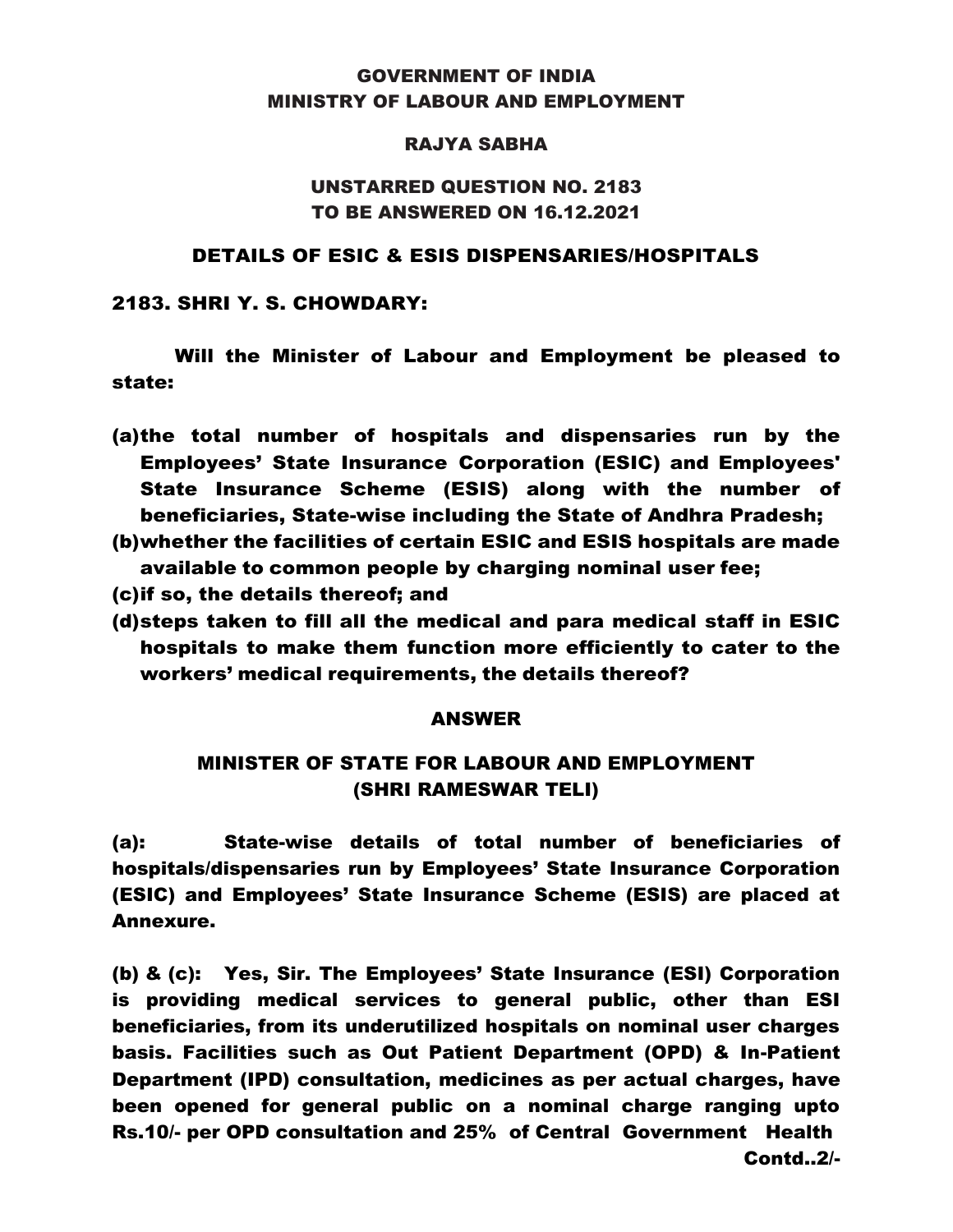Scheme (CGHS) package rates for IPD in respect of four hospitals in Uttar Pradesh and one hospital each in Bihar, Karnataka and Rajasthan. Besides, IPD care to Ayushman Bharat/ Pradhan Mantri-Jan Arogya Yojana beneficiaries, as per their extant rates, is also provided through 15 underutilised ESIC hospitals in the States of Bihar(one), Gujarat(two), Karnataka(one), Maharashtra(three), Rajasthan(three) and Uttar Pradesh(five).

(d): Recruitment of medical, paramedical and nursing staff is an ongoing process and posts are being filled at regular intervals for efficient functioning of ESIC hospitals.

\* \*\*\*\*\*\*\*\*